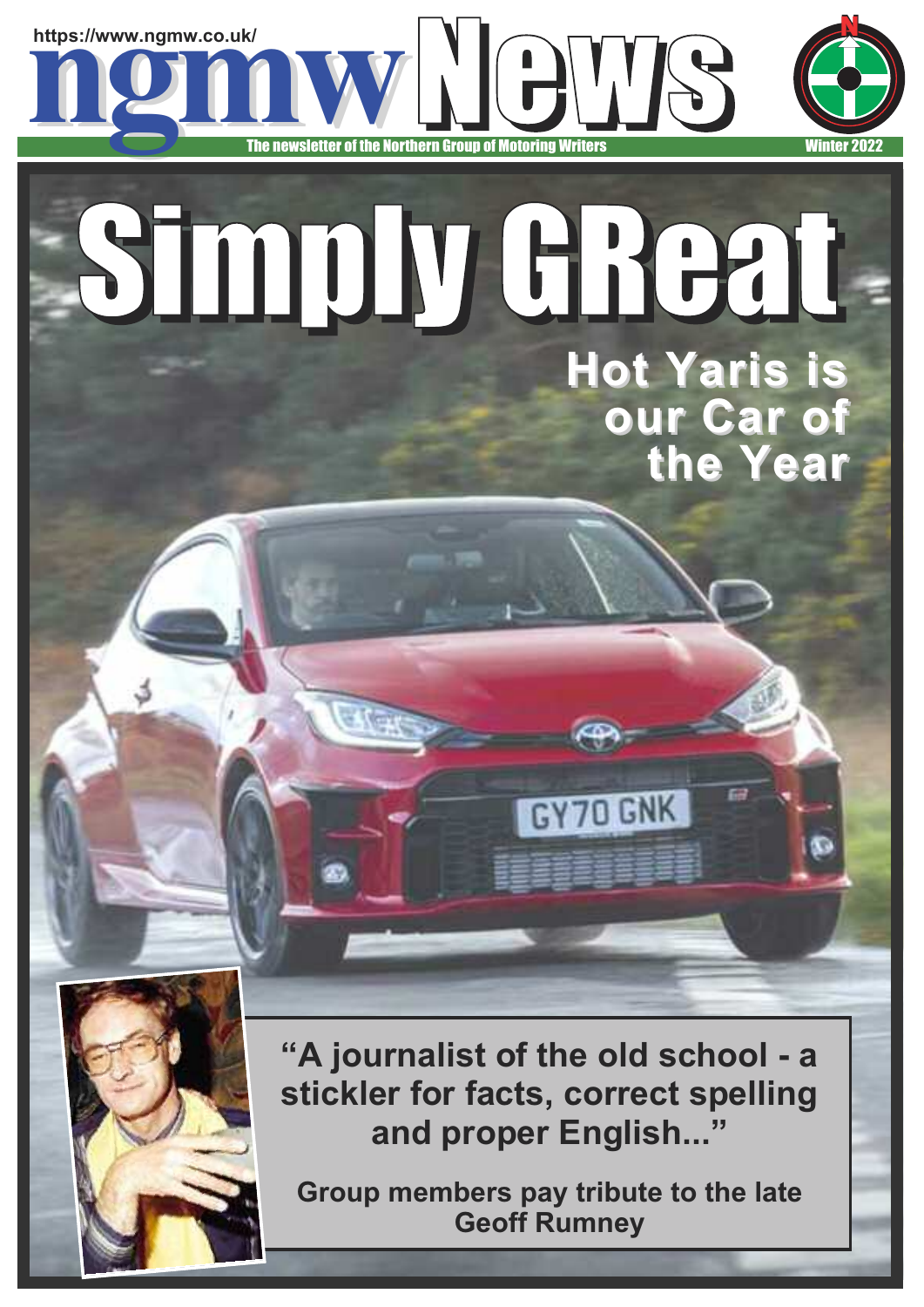## Fun CoTY firstfor Toyota



THE Northern Group's Car of the Year award for 2021 went to Toyota's stunning GR Yaris and their senior PR manager, James Clark, was ecstatic when he received the traditional inscribed miner's lamp at the SMMT northern driving day from chairman Andy Harris.

General secretary Alan Domville also handed over a bottle of Taittinger for the celebration back at the office in Epsom.

It was the first time in the competition's 16 years' history that a performance car had been voted our CoTY.

"An award voted for by motoring journalists is always special so everyone at Toyota GB is thrilled," said a delighted James.

"Following GR Supra and ahead of GR86 our rally-derived Yaris has really put the Gazoo Racing name on the map in the UK and I know our colleagues at Gazoo Racing in Japan and at our European race HQ in Cologne will be just as delighted with this award.

"A huge thank you to the NGMW – our miner's lamp will take pride of place in the trophy cabinet."

The 257bhp GR Yaris has been produced in limited numbers and is such a collector's item it is predicted to increase its value considerably in the years ahead.

In another first for our annual award, members were invited to choose the best vehicle in each of six categories with the GR Yaris also being named the best fun car.

Other category winners were the Mustang Mach-E (EV), Skoda Octavia (Family), Rolls-Royce Ghost (Luxury), Hyundai i20 (Small) and Cupra Formentor (SUV).

At our most recent Group meeting chairman Andy Harris thanked Martin Ward who came up with the comprehensive list of contenders once again and Andrew Wright and James Fossdyke who created the shortlists for each category.

As in 2020, several members did not vote because they had driven too few cars because of the Covid-19 pandemic.

Hopefully the world will have returned to something like normal when we are ready to vote for this year's top car with the return of a special driving day involving the cars on the shortlists.

On the eve of last year's presentation and the northern driving day, the Group held another successful barbecue in association with the SMMT at the Wood Hall hotel which was also attended by members of the Scottish and Northern Ireland groups. We intend to hold the event once again next September whether or not there will be a northern driving day.



**Northern Group members with news of the death on Boxing Day of Geoff Rumney.**

**Geoff was one of our longest serving members - latterly as a life member following his retirement - and will be remembered by many for his often outspoken and firmly held beliefs on professional standards within journalism.**

**We devote two pages of tributes to Geoff in this edition while elsewhere we focus on the latest former member of the motoring PR fraternity to be honoured as a Friend of the Group and look at some great launch venues and driving routes on our patch.**

> **- David Whinyates Editor david.whinyates@ngmw.co.uk**

**NGMW News is produced by the Northern**

- **Group of Motoring Writers, Britain's longest**
- **established regional motoring writers'**
- **group. The Group represents journalists**
- **working for print and digital media with**
- **regional, national and worldwide audiences.**

 $\bullet$ **Opinions expressed in NGMW News are**

- **those of the individual contributing authors and do not necessarily reflect those of the**
- **Northern Group of Motoring Writers.**

 $\bullet$ **Main contributor: Alan Domville.**

**Contributors: Malcolm Bobbitt, Andy Harris,**

- **Frederic Manby, Julie Marshall, Damiian**
- **Turner, Keith Ward and Martin Ward.**

**Contributions are always welcome - send your stories and pictures to Alan Domville at e.domville@btinternet.com**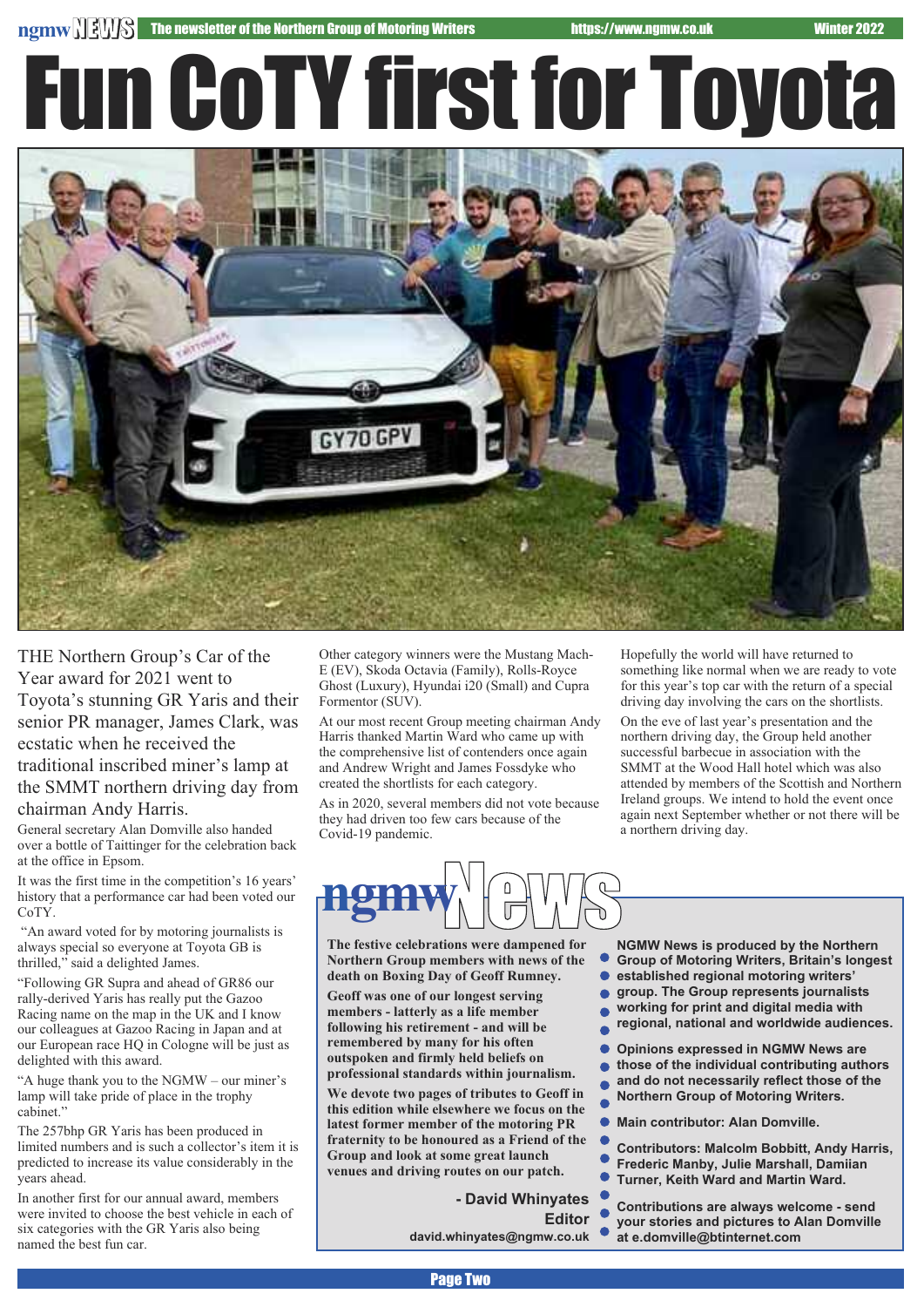## Geoff - a battler to the end

OUTSPOKEN on protecting fellow journalists' jobs, a campaigner on a host of issues concerned with motoring, a stickler for accuracy, courageous in his battles with several serious health issues and a man who was determined to enjoy life to the full…that was Geoff Rumney who died on Boxing Day at the age of 85 after a long illness.

Geoff was actively engaged in Group affairs and activities after joining us in July 1974, serving as our chairman from 1986 to 1988 and as editor of our newsletter from 1979 to 1988.

### **ALAN DOMVILLE looks** back over the **life and times of the man he describes as "a true professional".**

Geoff was motoring editor for the Lancashire Evening Telegraph and Blackburn Evening Star until he was made redundant in 1992 after 28 years with the company.

He then became a successful freelancer and accepted our invitation to become one of our first life members in 1997 along with his usual driving partner, the late Peter Myerscough.

A true professional, Geoff played a leading role in a decision taken at our 1978 annual meeting to restrict membership of the Group to writers who were members of one of the two journalists' unions, and to exclude broadcasters.

The policy was reversed in 1981 but Geoff went on the warpath against what he called "freeloaders" as soon as he had recovered from his first of two episodes with cancer in 1984.

We revised our policy again, confining membership to full time newspaper writers, and this led to the departure of three members.

Geoff then extended his campaign to outlaw what he called a "flagrant attack on Group members' jobs" by people in other professions offering road tests to papers at £5 a time.



Geoff also raged against manufacturers who supplied their own "road tests" to newspapers.

He was also prominent in the decision taken that Group members should not travel by air when only one pilot was on board – a policy that remains in our constitution.

And in his own columns he called for caravans to be banned from our roads; he described them as a menace to all road users.

Fiercely competitive, Geoff was named the north's top daily newspaper columnist in the Pirellisponsored Group motoring writer of the year competition in 1977.

A year later, his entry was highly commended and in 1979 and 1983 he won the top award as writer of the year.

He sportingly bowed out of competing the following year and became one of the judges. His work was commended yet again in 1988.

After winning the north west press section of the then annual Total Economy Drive in 1975, which earned him six bottles of Champagne, Geoff qualified for a works drive with Vauxhall in the four day International Total

Economy Drive over almost 1,000 miles.

Driving a Viva in both events, he was accompanied by the RAC's northern press officer Charles Gilbert who was his observer.

In the first round Geoff achieved 47 mpg – a fine effort in those days – but this was cut by 6 mpg because he was adjudged to have arrived six minutes late at the destination.

In fact, the organisers had miscalculated and Geoff and Charles had sat by the roadside for five minutes so that they would arrive exactly on time.

Geoff and Charles continued their partnership in the BP Economy event of 1979.

Geoff was game for so much – he was the conductor of our choir that performed at several Group events, led singalongs of members on lots of launches, was cast as the wicked magician in a pantomime Aladdin during a trip with BMW in the south of France and was an umpire at our annual cricket match against the industry.

In 2001 and again in 2005 we held our annual dinner at the Castle Green Hotel in Kendal where one of

**Geoff was a real classic character and healthwise he certainly fought the good fight. The word quit was not one he ever used. Great memories of Geoff and Margaret in the good old days.**

- Derek Grocock

**He was very much a oneoff who never took to fools easily. Apart from his brilliant journalistic ability he was a character who will never be forgotten. A supreme choirmaster who will never be replaced.**

- Bernard Gent

**I always found Geoff helpful, funny – and so kind.**

- Steve Teale

**Geoff was one of a kind. Passionate,**

**controversial, serious on topics close to his heart but always game for a laugh. He will be missed and his contributions to the Group and motoring journalism in the north should never be underestimated or forgotten.**

- David Whinyates

**He was one of the legends.**

- Frederic Manby

**Geoff was both a hugely talented journalist and a superb writer. More than that he was a great character who had total integrity and believed in speaking his mind. We will never forget his renditions of Abide With Me on frequent far-away launches.**

- Jonathan Smith

Geoff's sons, Tim, was the manager. Geoff himself was the son of a vicar.

To Margaret, his soulmate for 68 years, and his family of four children, nine grandchildren and four great grandchildren, we extend our deepest sympathy.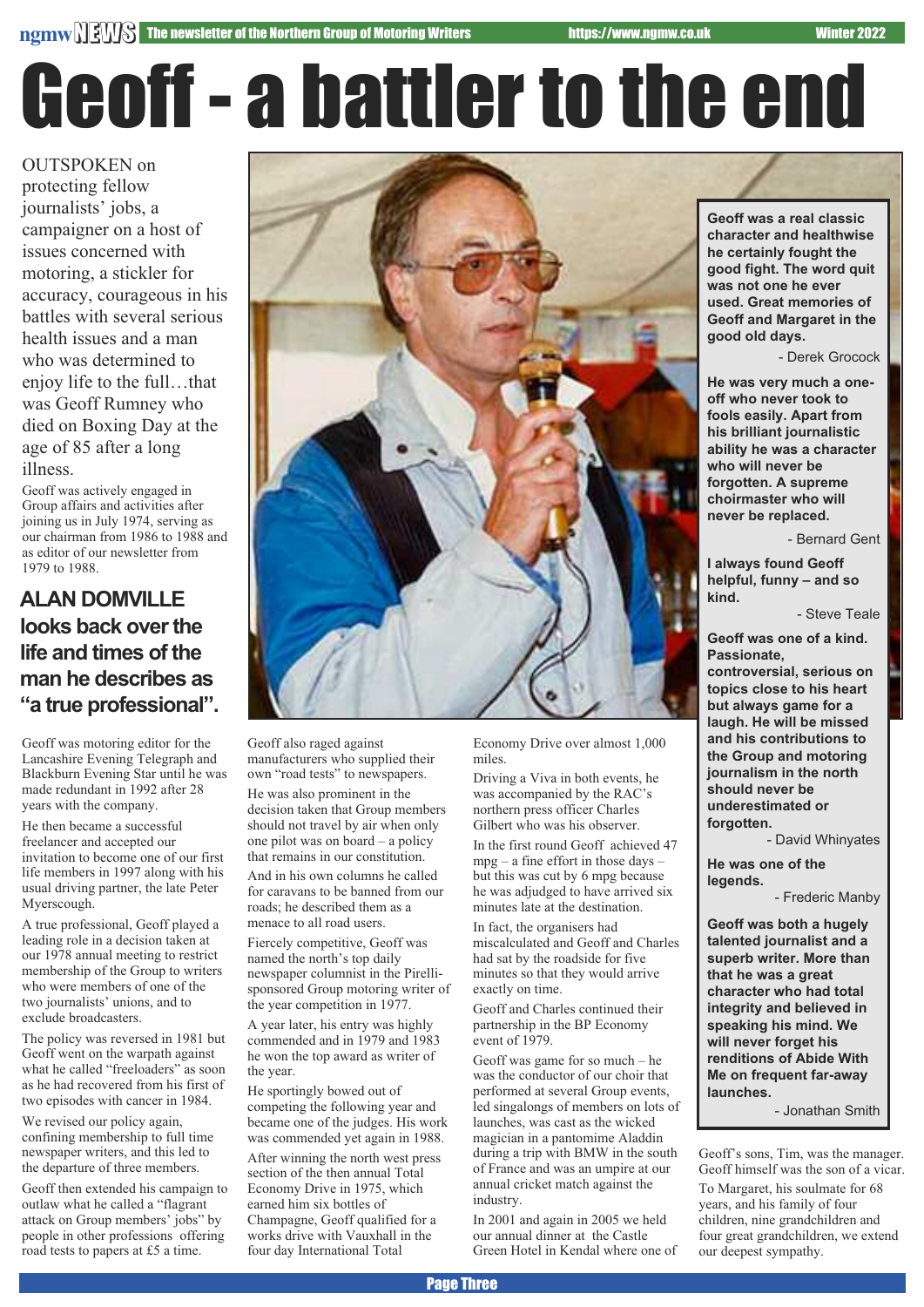### **ngmwNEWS** The newsletter of the Northern Group of Motoring Writers https://www.ngmw.co.uk Winter 2022

### Anold school **journalist** with a touch of the toff

WE had kept in touch into his final days. It was especially difficult to take in Geoff"s death because he enjoyed a reputation as a great survivor of several serious illnesses over the years - two bouts of cancer separated by a stroke which temporarily part-paralysed him. More recently he caught Covid 19, for which he had been treated in hospital and discharged.

Geoffrey Francis Brookes Rumney, born the son of a vicar in Newcastle-upon-Tyne and sent to boarding and public schools in Scarborough and Surrey, was virtually accent-free, with extremely clear diction - a copy-taker's dream. There was a touch of the toff about him.

A fully trained journalist of the old school, he was a stickler for facts, correct spelling and proper English; a quizzing inquisitor with an eye and ear



### **KEITH WARD recalls the serious and fun sides of the late Geoff Rumney**

for errors, at work or in casual conversation, which could offend some. All backed by an impish sense of humour.

He was a devoted listener to BBC Radio 4 and particularly, in its time, to the weekly "Letter From America" by his journalistic hero, Salfordborn Alistair Cooke (I carefully checked the name spelling, sensing Geoff at my elbow) which he diligently recorded and catalogued into what grew to be a vast collection of tapes. Geoff's appreciation of "real" journalists was evidenced by his long friendship with Cooke and they often exchanged letters.

On our various car launches home and abroad, there was nothing Geoff loved more than a hearty after-dinner sing-song. He was our unofficial choirmaster.

**ff** His graphic<br>
no-holds-<br>
barred **no-holdsbarred features as a cancer victim were acclaimed by fellow** accialmed<br>by fellow<br>sufferers... <sup>77</sup>



r **Geoff, right, gets to grips with a beached Land Rover along with, from left, Keith Ward, the late Peter Myerscough and former member Mike Grummet.**

Popular motor industry haunt Ackergill Tower, near Inverness, had a magnificent sound system. I remember Geoff turning it up full blast late at night to have us all belt out the Hallelujah Chorus. A favourite of this clergyman's son was the hymn Abide With Me.

During an evening stroll by a number of us along the Promenade des Anglais in Nice, we heard the notes of a live piano from an upmarket lounge.

Geoff led us in there. The respectable clientele were being treated to gentle dinner jazz by a Nat King Cole type at the keyboard.

In no time Geoff had engaged him in emphatic conversation: "DO (pause)YOU (pause) KNOW this one…?" and soon he was invited to sit alongside the performer. It developed into a communal chorus, enjoyed (we liked to think) by all.

When he contracted testicular cancer in his late 40's, Geoff was admitted to the renowned Christie's Hospital in Manchester.

As visitors, my wife Jacqui and I approached the small side ward with some trepidation. While his fellow patients showed varying forms of distress, Geoff was sitting on top of his bed fully dressed, surrounded by that day's Sunday newspapers; strong of voice, firm in opinions. "Have you SEEN this story…..?"

Not enamoured of hospital food, he insisted we abscond to a curry house across he road.

Subsequently the full and graphic, no-holdsbarred features he wrote as a cancer victim and survivor for his newspaper, the Lancashire Evening Telegraph, were to be acclaimed by fellow sufferers of the big C, which in those days was still talked about in whispers.

It was Geoff who was the main organiser, as recorded by our Newsletter, of the Group's 21st year anniversary ball in April, 1994 at the celebrated Majestic Hotel in Harrogate, which had been the setting for the first formal meeting of the Group in 1973.

Geoff, music hat on, engaged one of Britain's top dance bands of the day, the full Ray McVay Orchestra … and singers.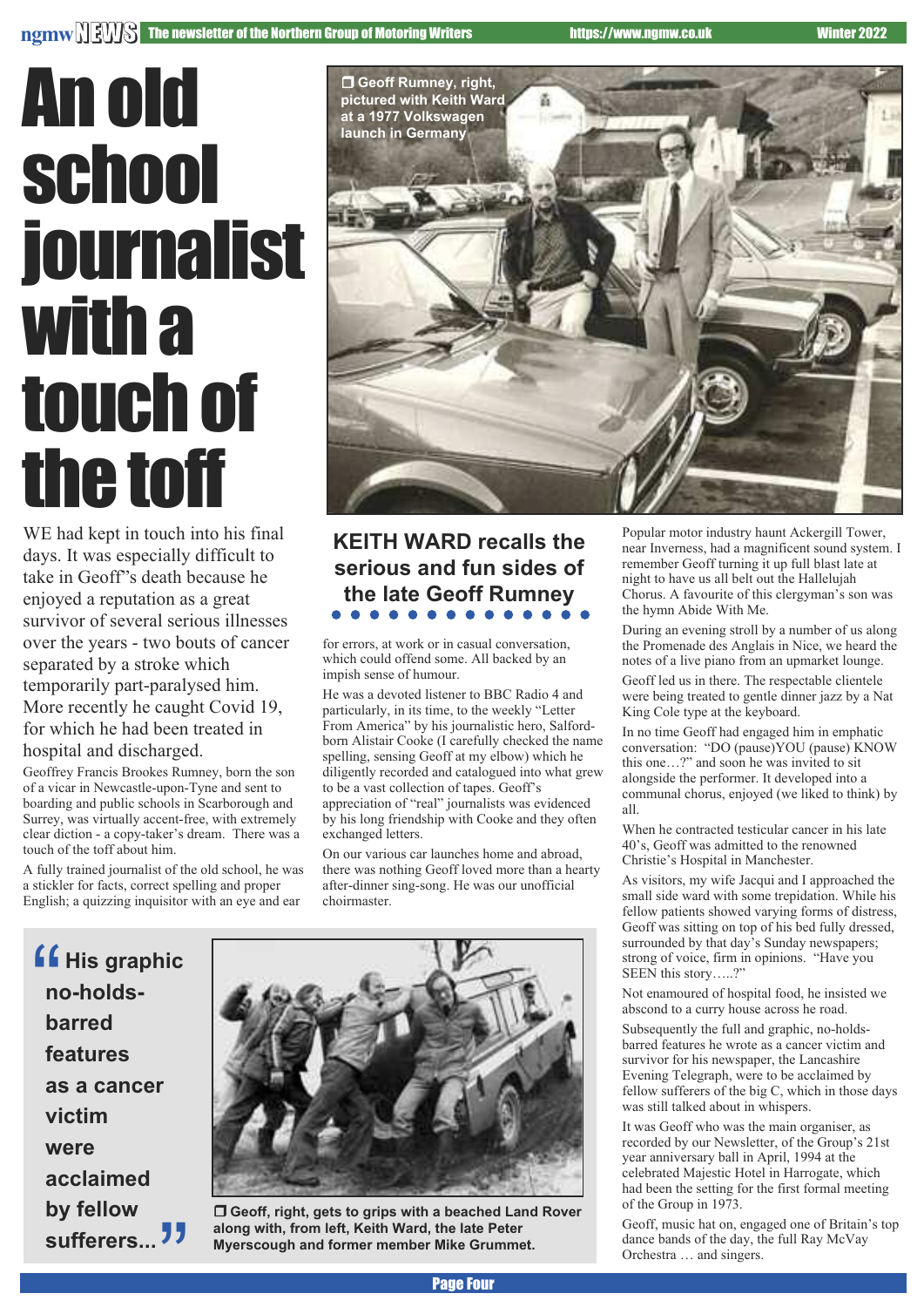I WOULD firstly like to wish all our members and friends a very Happy New Year. I hope that 2022 brings peace, happiness, an end to Covid 19 restrictions - and, most importantly, plenty of exciting new cars to drive! At last year's AGM, kindly hosted by Kia once again, I was delighted to be offered the opportunity to stay on as chairman for a third year.

2022

I have very much enjoyed the role and have concentrated on raising the profile of the group and recruiting new members. I believe I have had some success.

### **f** European car<br>launches seem<br>to be a thing of th **launches seem to be a thing of the past but there was no shortage of UK events which kept us all busy** IK<br>JJ

The group's autumn season was a busy one, as always marked by the SMMT North event at Wetherby Racecourse.

Once again, we hosted a barbeque the night before for members and

### **From the Chair with Andy Harris**

**MARY RE** 

A trickle of hope for

### $\Box$  **Cars that have**

**impressed our chairman in recent months include the Ineos Grenadier - pictured at Duncombe Park, Helmsley, top - no fewer than seven Porsches at a County Durham driving event and the new Lotus Emira, pictured at its launch, bottom right.**

industry PRs at Wood Hall. Enjoyed by all in attendance, this looks set to be an annual event.

European car launches seem to be a thing of the past and though always exciting, I do not miss the travelling. Plane travel has never excited. There was, however, no shortage of UKbased events, which kept us all busy.

Two events on consecutive days stick out. The first was a chance to be immersed in the new Ineos brand, the Grenadier tour stopping off at Helmsley in Yorkshire.

My report on the day was well read, even though there were no driving impressions, as passenger rides were all that was on offer. Only the rather



bullish price disappointed.

The next day saw me head to County Durham for a driving day with Porsche. It's fair to say that I love all cars, but the Zuffenhausen brand still manages to excite me a little bit more than most.

The fast-charging day saw me behind the wheel of no less than seven cars - tiring but exhilarating. Inevitably it got me thinking about the opportunity to buy a friend's immaculate 2009 911 Carrera S earlier in the year which I turned down. Regrets, I've had a few, but then again, too many to mention… Other notable highlights included a look at the new Lotus Emira and a

trip to the Classic Car Show at the NEC. I've always plenty of time for the oldies.

I do hope that this year will see a return to more usual levels of car production, as many buyers are still waiting six months-plus for newly ordered cars. This has inevitably led to a sharp rise in second-hand values, with used cars dealers struggling to find affordable stock.

My own ageing fleet soldiers on, limping from one MoT test to the next. Too much time standing idle whilst shiny new press cars create an obvious distraction. This year, I will try and drive them more. Time to check on those trickle chargers.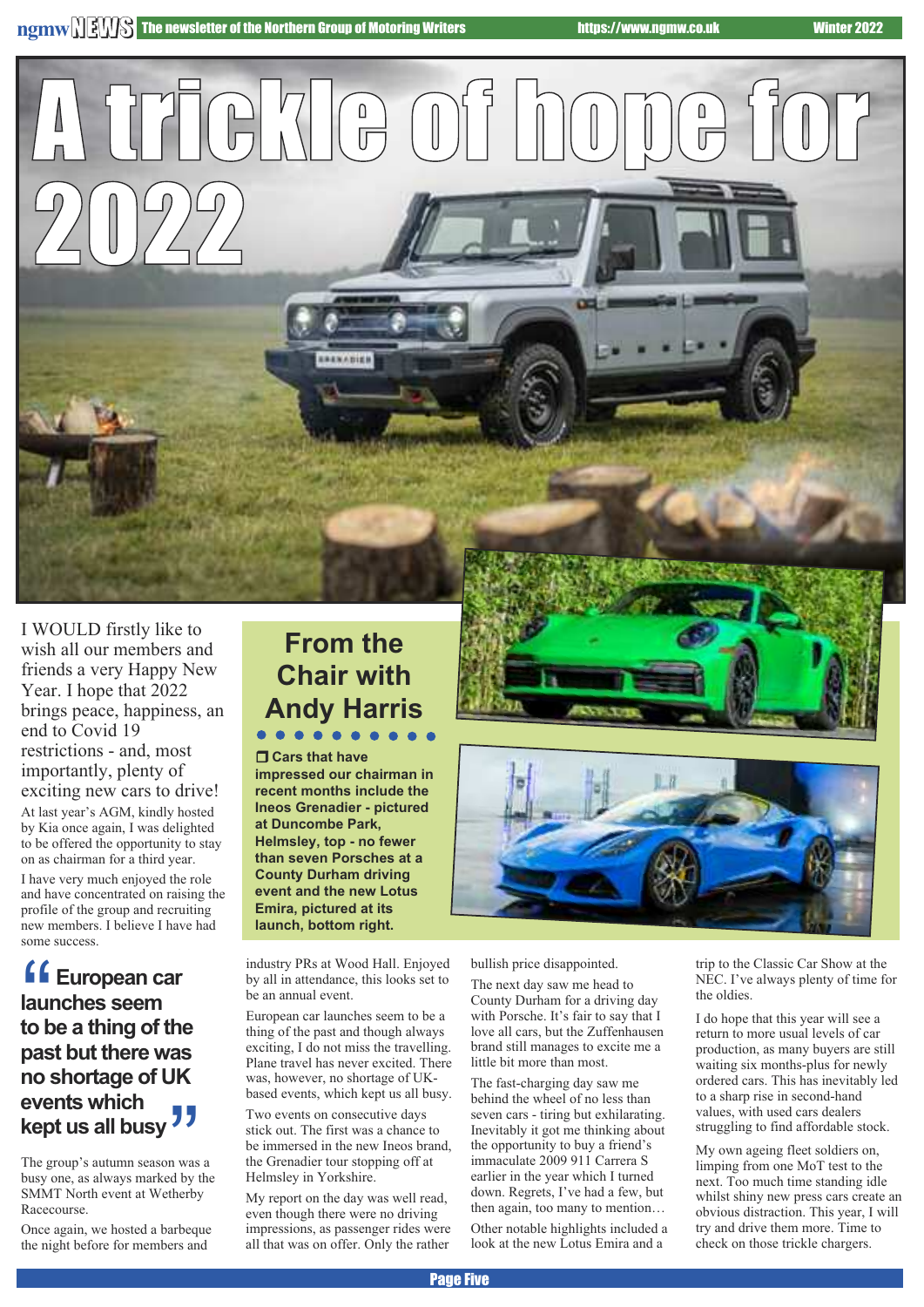

PAUL Buckett, who retired from his post as head of Press and PR with the Volkswagen Group two years ago, has become our seventh Friend of the Group. The honour carries with it the award of a coveted Northern Group miner's lamp - affectionately known as the Arthurs after one-time miner's leader Arthur Scargill - but it had not been possible to make the presentation to Paul because of the travel and distancing restrictions imposed during Covid pandemic lockdowns.

But the presentation has now taken place, oddly enough at a Guild of Motoring Writers event on the Isle of Wight.

When Guy Loveridge, who is vicechairman of the Guild, heard about the problem of presenting Paul with his 'Arthur' he immediately volunteered to hand over the suitably inscribed gift at the Guild's annual "own classic car" driving weekend which Paul was planning to attend.

In a letter to Group chairman Andy Harris, Paul expressed his delight at receiving the lamp.

He wrote: "Though the legendary lamp has passed close to me during my motor industry years it has always been destined for a company display cabinet.

"To receive one that I can keep at home is therefore a real pleasure and I

## Paul sees the light- atlonglast

will endeavour to discover how much light it generates.

"Don't worry, it will never be subjected to an LED conversion.

"Josy and I have many happy memories of events with Group members – and we have noted that Blackpool Illuminations (to which he invited members back in the day) have now been extended.

"A Saturday night in Blackpool is a wonder to behold."

Guy holds so many professional and personal positions that he has become known as a man with many hats.

Accordingly, while making the presentation he donned a flat cap to add a little more northern flavour to the moment!

Paul's own classic car is a Citroën DS brake, the design of which created a sensation back in the 1950s.

The six other Group Friends are Tim Jackson, Peter Newton, Paul Ormond, Denis Chick, Andrew Didlick and Steve Kitson.



r **Gentlemen of the lamp: Guy Loveridge presents Paul Buckett with his 'Arthur' and (top) Paul poses with the Northern Group miner's lamp alongside his cherished Citroen DS brake.**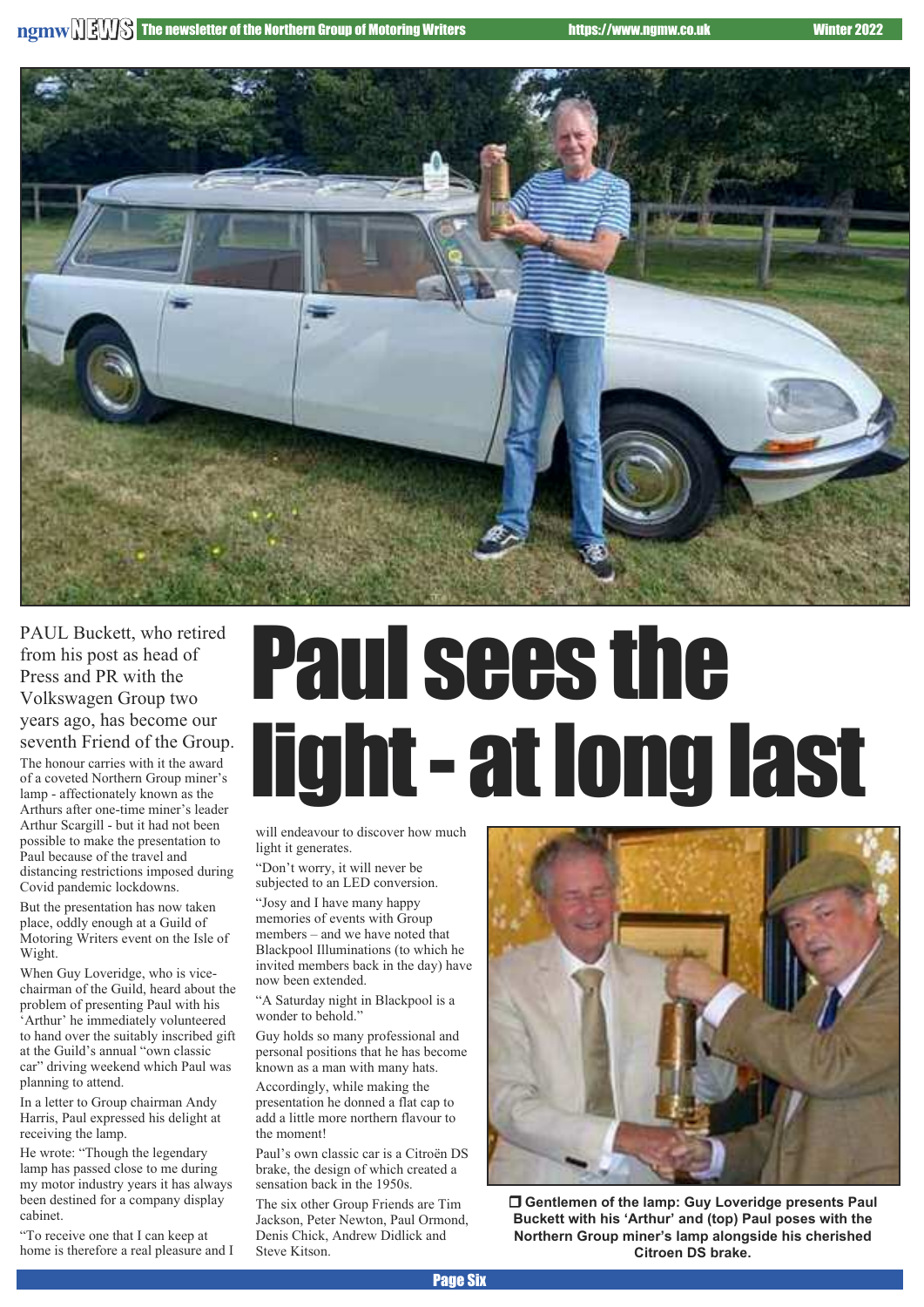A PHONE call out of the "A few days later there was three-How Illya led Les out of a blind alley

blue has led to a lifechanging partnership for life member Les Oliver.

Les, motoring editor of the Sunderland Echo until his retirement in 2012, had been suffering from gradually deteriorating sight since being diagnosed with glaucoma in 1999.

"Little did I realise that one day I'd be experiencing life in a blind alley," he says.

He was certified as partially sighted in 2014 and by 2017 he was considered by his consultant to be severely sight-impared.

Explains Les: "My consultant opthalmologist recommended that I apply for a guide dog, but I hung back for years thinking I could walk around without bumping into people and objects."

But eventually Les bit the bullet and applied to get a guide dog in January 2020 ... just a couple of months before the UK was hit by Covid 19.

And with lockdowns and restrictions on training due to social distancing, everything was put on hold.

Les was placed on the waiting list but managed a brief assesment walk with a golden retriever before the first lockdown. "I was told further assesment was needed," he says.

Then, after a ten month wait, Les got the news he'd been waiting for."Out of the blue came that phone call: 'We'd like to try you with a dog.' I was expecting it to take much longer," he says.

year-old black Labrador Retriever cross Illya outside my front door."

Training started immediately with a team from Guide Dogs visiting his home most weekdays for five weeks until Les qualified.

"It's many months since that milestone and I feel that Illya knows it all and I still have my L-plates on,"Les jokes.

Now Illya has become an indispensible part of Les's life even helping him maintain his lifelong love of music which had seen him play in bands for more than 30 years.

### **"I am so fortunate to have Illya in my life..."**

Les, now 74, explains: "When I retired I decided to learn to play the guitar and had been making weekly 20 mile round trips via bus and Metro to the Sage in Gateshead for guitar classes.

"But as my eyesight deteriorated it was becoming more and more difficult, especially in winter months - setting out in darkness at 6pm for a 90-minute class and getting home well after 10pm.

"All this changed with Illya's arrival. She took me there and back on buses and on the Metro.

"My life now is very much changed. Illya's arrival has not only transformed my day-to-day mobility, but, more than that, she



#### r **Les Oliver at his guitar practice with guide dog Illya**

gives me the confidence to make my own way to the Sage, enabling me to continue my life-long love of making music.

complete strangers now stop and talk to me."

"She gets me up early, rather than sleeping through the day. And

Les adds: "I am so fortunate to have Illya in my life. How could anyone resist that unconditional love she shows me dozens of times a day."

Sleigh bells ring as Brian becomes Santa's helper



**IT HAS been a tradition for as long as I can remember for a Santa sleigh to go around our local villages.**

**But the old sleigh has seen better days and we needed a replacement to enable Santa to make his visits.**

**A quick phone call and Brian Wheeler at Isuzu UK PR came to the rescue by loaning a D-MAX so Santa didn't let anyone down.**

**A Christmas tree in the back, plenty of lights around it, and a custom made sleigh turned this luxurious go anywhere off-roader** **into the perfect vehicle for Santa. Just a pity he didn't get to sit in the nice warm cabin, in some superb leather seats. No it was a bench in the back for Santa.**

**Over four nights, with plenty of his helpers on hand, collecting much needed money for our local schools, he managed to raise around £1,200.**

**A good and very enjoyable few nights were had by all. Ho ho ho.....**

- Martin Ward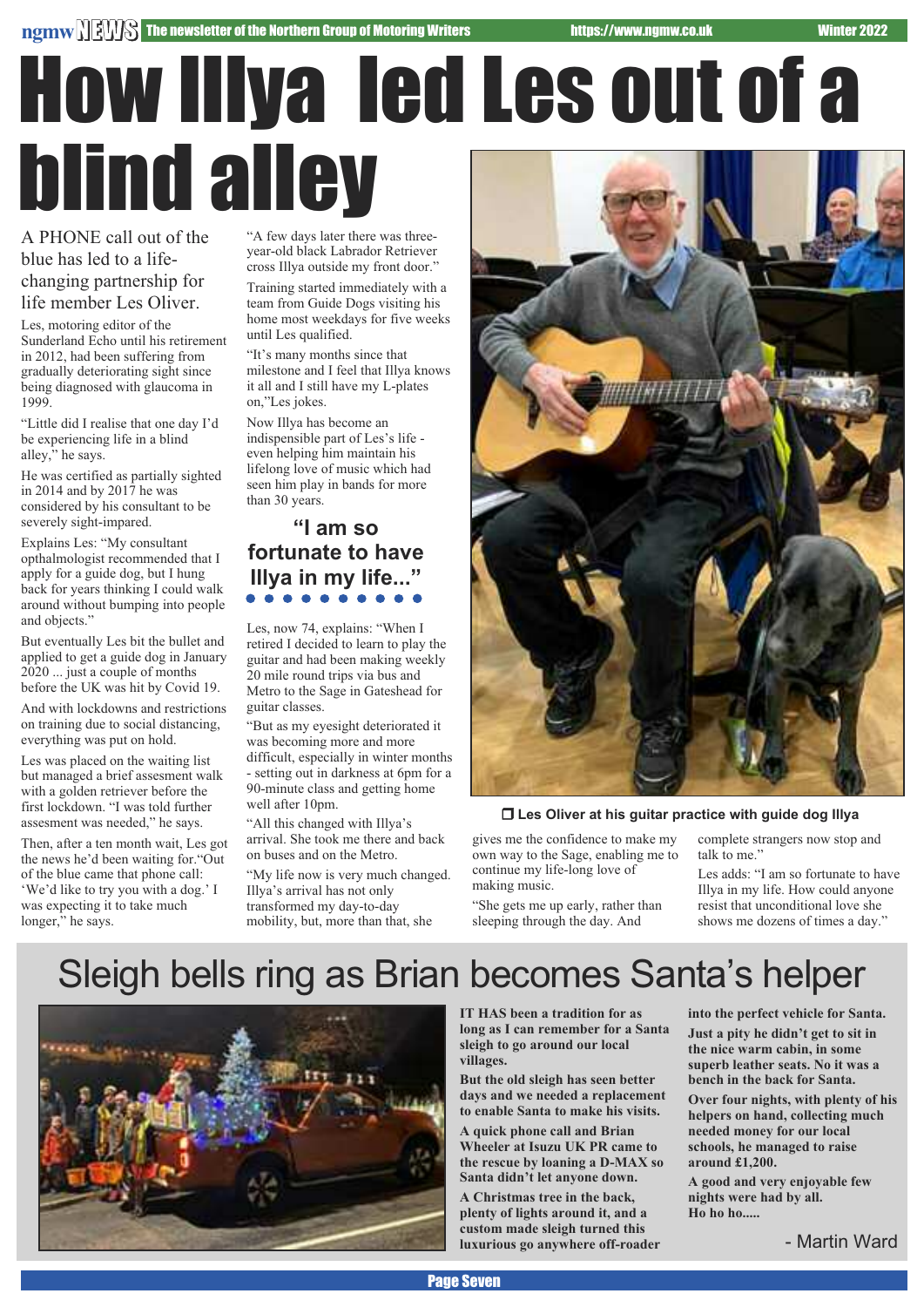## **These** are testing times in the

THERE'S a distinct sense of deja vu surrounding recent developments in some motor industry press and PR departments.

It's 50 years this year since a bunch of bolshy Northern motoring hacks began plotting a minor revolution.

From Newark to Newcastle, Leeds to Liverpool they were becoming increasingly frustrated with what they regarded as a largely Southern-centric attitude amongst some motor industry PR departments.

While motoring writers based in the south were swanning off to try out the latest models in sunnier climes, those in the north felt they were being left out in the cold by some manufacturers.

There was an abundant supply of the latest models – some of them locked away in underground garages - for motoring writers to borrow and test down south, but few were allowed to make the trip up north.

The frustrations led, in 1973, to the formation of the Northern Group and now, as the Group approaches its fiftieth anniversary, those



### **DAVID WHINYATES comments on worrying developments in the motoring PR business**

frustrations are becoming manifest again. Just as they did back in the seventies when the Northern Group membership consisted purely of print journalists.

By and large they had little competition on their home turf back then and the Group argued sometimes robustly – that their newspapers' circulations and readerships, which amounted to many millions, were of equal, if not more, importance, than those of the national press, magazines and southern regional media particularly where local dealers were concerned. Much has changed over the last 50 years. Digital media has blossomed in little more than a decade; newspaper circulations have shrivelled; advertising revenues have slumped as more and more on-line outlets compete for the

**THE Northern Group is looking at the possibility of setting up its own stand at next year's Yorkshire MotorSport Festival and ideas floated so far include the provision of a racing simulator to attract enthusiasts. Group members will be present to be quizzed about cars and answer the age old question of "What's the best car you've driven?"**

**The festival, right, was a huge success last year and will again be staged**

**on 125 acres of land above Holmfirth on 24, 25, 26 June. The fun filled, action packed three days will include a closed-road hill climb, classic and vintage vehicle displays, manufacturers showing their**



**latest models, an engineering village, Yorkshire shopping and evening live music. Sarah Crabtree from Bangers & Cash will be in attendance again. Our own NGMW member**

**Martin Ward is helping to organise this bigger and better event at which more than 40,000 guests are expected.**

**For more details or availability of exhibition spaces please contact: martinward.automotive @gmail.com**

business.When the Group was first formed there were no such things as bloggers, influencers or videographers; a facebook was a photo album; twitter was something birds did; a tik-tok was a clock.

The Northern Group has recognised the rapidly changing media scene and opened its membership to Northern writers operating in cyberspace as well as print and broadcasting.

But nationwide competition for test cars and driving facilities means that competition is fierce. Which is why we're eternally grateful to the likes of Kia, Genesis, Porsche and Grenadier, all of whom have staged driving events on our patch in recent months, not to forget the SMMT who's northern test day is a valuable and, hopefully, continuing driving asset.

Our members are acutely aware of - and sympathetic to - the problems for press offices thrown up by Covid and budgetary restrictions, but more and more of them are raising concerns about being unable to access the facilities they need in order to do their jobs.

We know that delivering and collecting test cars does not come cheap and that every place at a launch – whether at home or abroad – eats up a tremendous amount of the PR budget.

Even so, regional writers feel that they are once again being frozen out.

Our members and those in other regional groups are being affected by what they feel are unfair and unreasonable policies for the provision of test cars and facilities from some manufacturers – policies which hark back to the 'bad old days'.

One Northern Group member has become so disgruntled and frustrated with one company's failure to provide him with facilities that he says: "I've given up on them."

Back in the day, some Group members adopted an unofficial "no cars to drive – no news coverage" policy.

It would be a crying shame if any of our members felt the need to adopt such drastic measures again.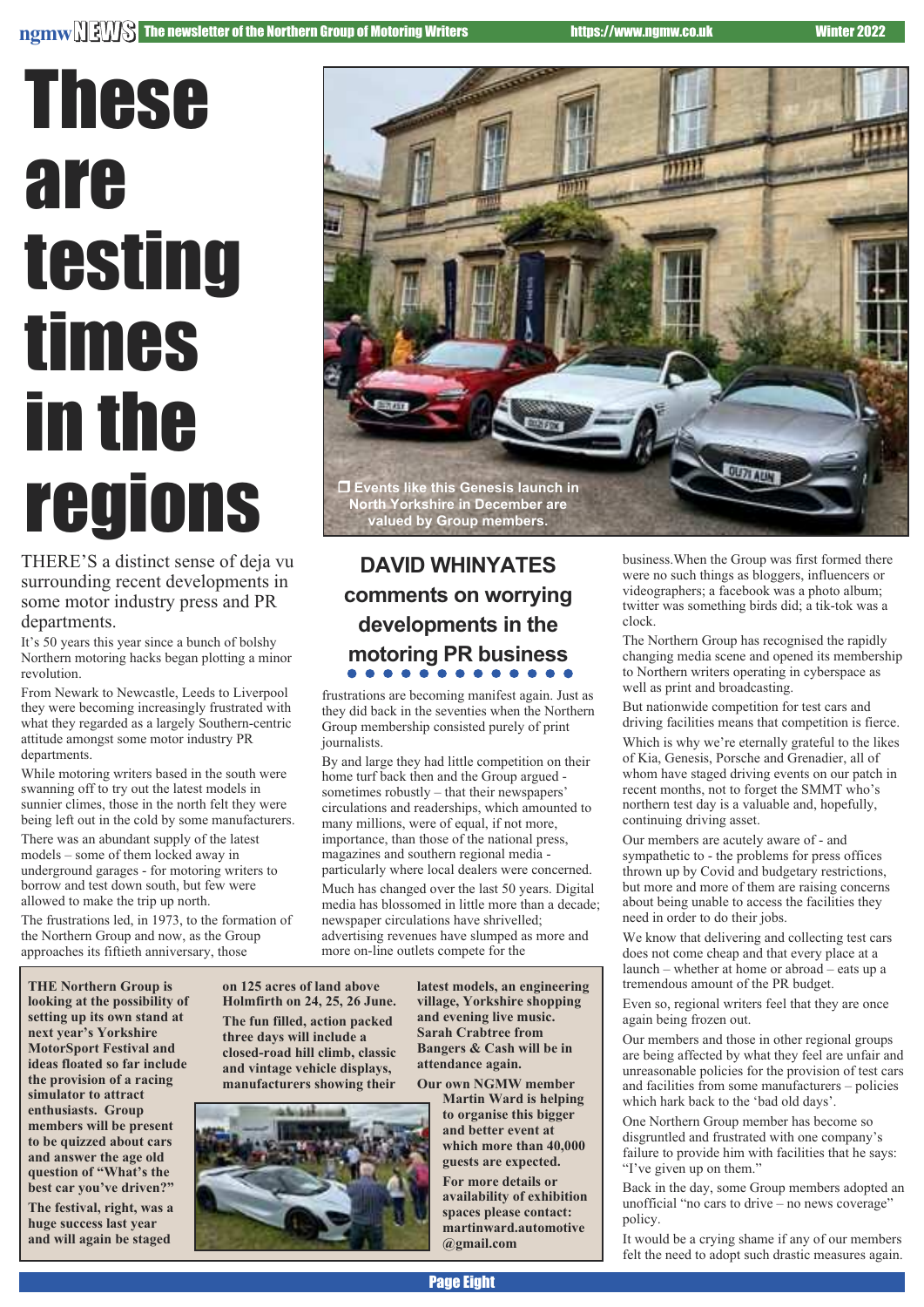### Newlaw could be the limit

IT WAS a bit of a shock to me to find out that from July 6th this year, all new cars, and I'm not sure if this applies to light commercial vehicles too, will be fitted with speed limiters, to 'help improve road safety'.

This new regulation will be imposed by the EU in the General Safety Regulation which was approved by the European Parliament in 2019 and which our government has adopted in spite of leaving the EU.

The Intelligent Speed Assistance (ISA) black boxes will use the car's GPS or SatNav systems to determine what the speed limit is, and ensure the vehicle does not go over the speed limit.

ISA's will be mandatory on all vehicles given

### **REDUCE SPEED NOW**

**Legislation which will require all new cars to be fitted with speed limiters could push up prices, says MARTIN WARD** .........

Type-Approval from July 6th, but will not affect cars on-sale or in production, so it will take quite some time to filter through to all cars. Nor will it be necessary to retrofit the system to older models.

Prices are bound to rise with new technology being added and entry-level cars on sale today, which have pretty basic specifications, will need much more technology to be added, pushing prices up dramatically.

As a driver, I'm not convinced speed limiters will make driving any safer. In certain circumstances you do need a bit of acceleration to get you out of trouble and away from other drivers who might be driving recklessly or dangerously.

With the way technology is being rolled out, it is possible that all cars will have the ability to report any speeding to the authorities so, in effect, your car's system reports you to the police.

But, when everyone sticks to the speed limits, which of course they must, and should, then the income from fines and 'awareness courses' will drop to virtually nothing, leaving a big hole in the government's finances.

But this new ISA technology will need many more microchips to make them work, so that in itself creates a whole new problem for manufacturers and suppliers.

### It's a camping carry-on!

**AT THE end of 2020 on a complete whim, Mark and I bought a 1986 Land Rover 127 Pulse-bodied ambulance with the intention of converting it into a posh camper.**

**As we already have a 1956 Series One, a 1965 Series IIA camper and a 1993 Defender 90 some may say that was a Land Rover too far!**

**Nevertheless, we didn't regret our decision and set about turning it into a self-sufficient overland camper that would tackle any terrain and allow us to remain off-grid for weeks at a time.**

**The various lockdowns proved challenging with equipment delays, the price of materials going through the roof and expert help difficult to come by.**

**But, little by little it came together and we are rather proud of it, despite the final**



**JULIE MARSHALL is planning to go off-grid in her latest Landie** 

**cost looking so scary I refused to add it up on the spreadsheet.**

**Solar panels and a massive lithium-ion battery provide power when away from electric hook up and the gas and water tanks are underslung to save space.**

**We have an onboard shower and loo, fridge, cooker, hob and room to sleep three (an extra double bed can also be added to the roof at some stage) a windout awning provides shade.**

**In 2021 we got out and about as many**

**times as we could (including a week away with our man from Gargrave in his left-hand drive Renault camper) and are making lots of plans for 2022.**

**Perhaps next year if travel is a little less problematic we may go on longer trips to France and Spain and then explore further afield when we retire - if that ever happens.**



r **Above and below: the Land Rover ambulance before conversion and after - complete with solar panel, pop-up roof and awning. Below left: home from home and room for three in the cosy interior.**

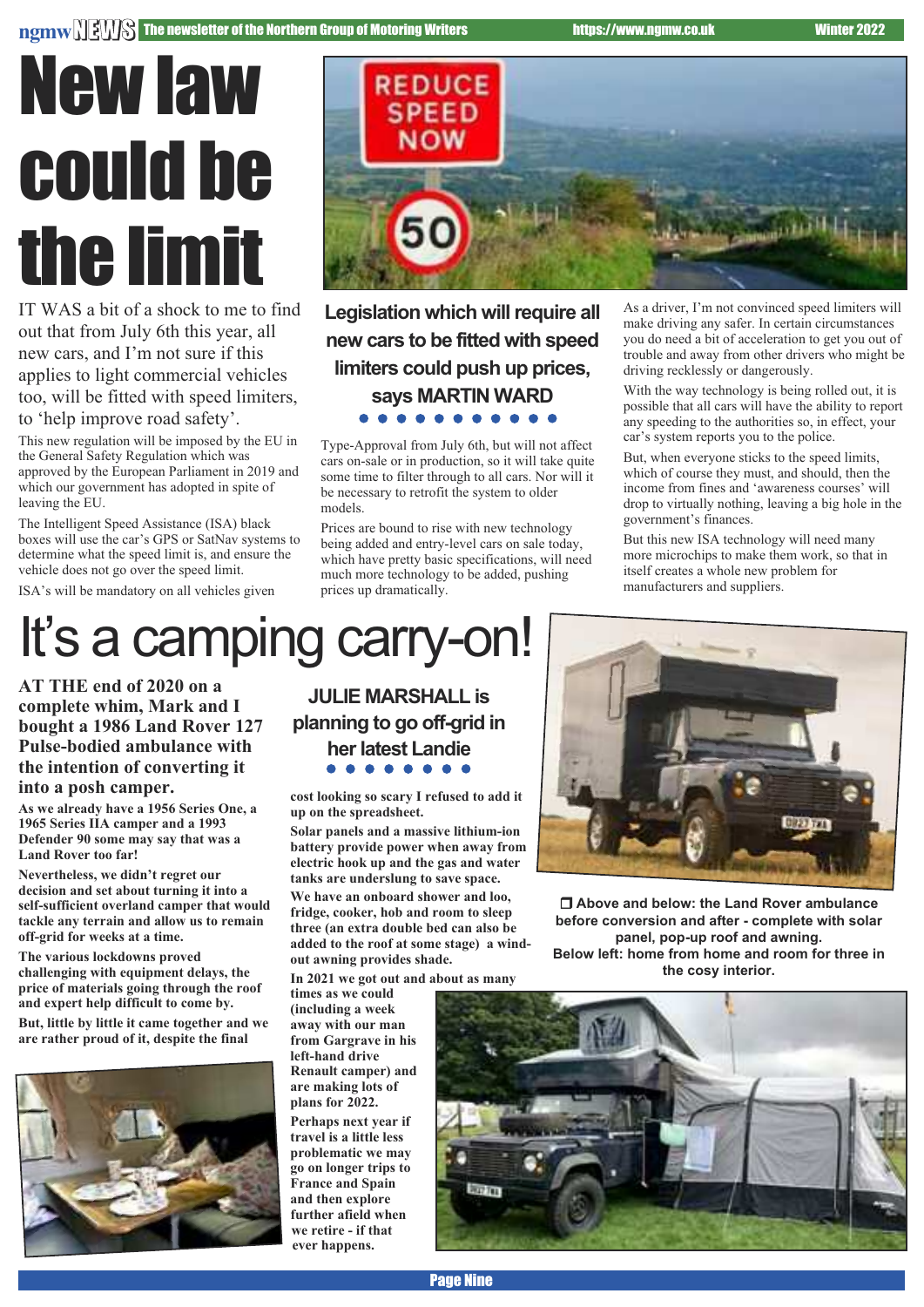**The Northern Group has taken a further step into the world of digital media with the admission to membership of Ben and Annabelle Quirk who become** our first **members with their own YouTube channel, Planetauto. And they've wasted no time getting involved**

**with Group affairs, setting up a new Group YouTube channel to which members can submit their own videos. We find out a little bit more about them...**

### **CONTACT DETAILS**

**BEN QUIRK: Tel: 07890 015157 E-mail: ben@kameleonuk.com ben.quirk@ngmw.co.uk**

### **ANNABELLE QUIRK**

**TEL: 07538 100645 Mobile E-mail: annabelle@kameleonuk.com annabelle.quirk@ngmw.co.uk**





WITH Manx family blood and Northern roots, Ben received an HND Diploma in Multimedia, Web Design and Video Editing from Teesside University. Ben has always had a

love of cars, and throughout his career as a web designer, he was always creating content inspired by this love.

As times changed (and double dip recessions bit) Ben made a move to work on projects that excited and challenged him and that move was made to create quality content and produce video reviews.

Although the website was born in 2005 as a repository for car knowledge, Planetauto was re-invented at the beginning of 2017 as a YouTube channel.

The focus was on content creation and the production of video media and broadcasting from automotive shows and festivals in order to provide live access.

Since the Planetauto Channel was launched, the team have celebrated some amazing

achievements, including attending some of the greatest automotive events in the U.K. and working with many car manufacturers, reviewing some of their bestselling models.

Their efforts have not been in vein and they have already celebrated seeing the channel hit the ten thousand subscribers level.

**BORN and raised in Cardiff, Annabelle started her career in customer services and the promotions industry, making the most of her natural abilities and honing her hospitality skills.**

**Annabelle is now capitalising on her ability to use these skills to help co-manage Planetauto's calendar of events, reviews and content creation.**

**She holds a BA (Hons) in English, and a PRINCE2 Certificate, which gives her the communication skills and**

**knowledge to successfully manage the logistics of all that goes into running Planetauto.**

**Before stepping into a more active role for Planetauto, Annabelle spent the previous fifteen years working with a diverse range of clients as an executive education programme manager including LVMH, Emirates, GSL, BP, Co-op Bank, Uncommon Leaders, London Business School, Duke Corporate Education and Imperial Business School.**

**Given her skills, Annabelle has the ability to work within many different facets of quality content creation. Says Annabelle: "It was an especially sunny day for Ben and I when we received the fantastic news that we had both been accepted as new members of the group.**

**"Knowing that we are now able to gather amongst our peers in the north and share our encounters was – for both of us – a fantastic highlight of 2021."**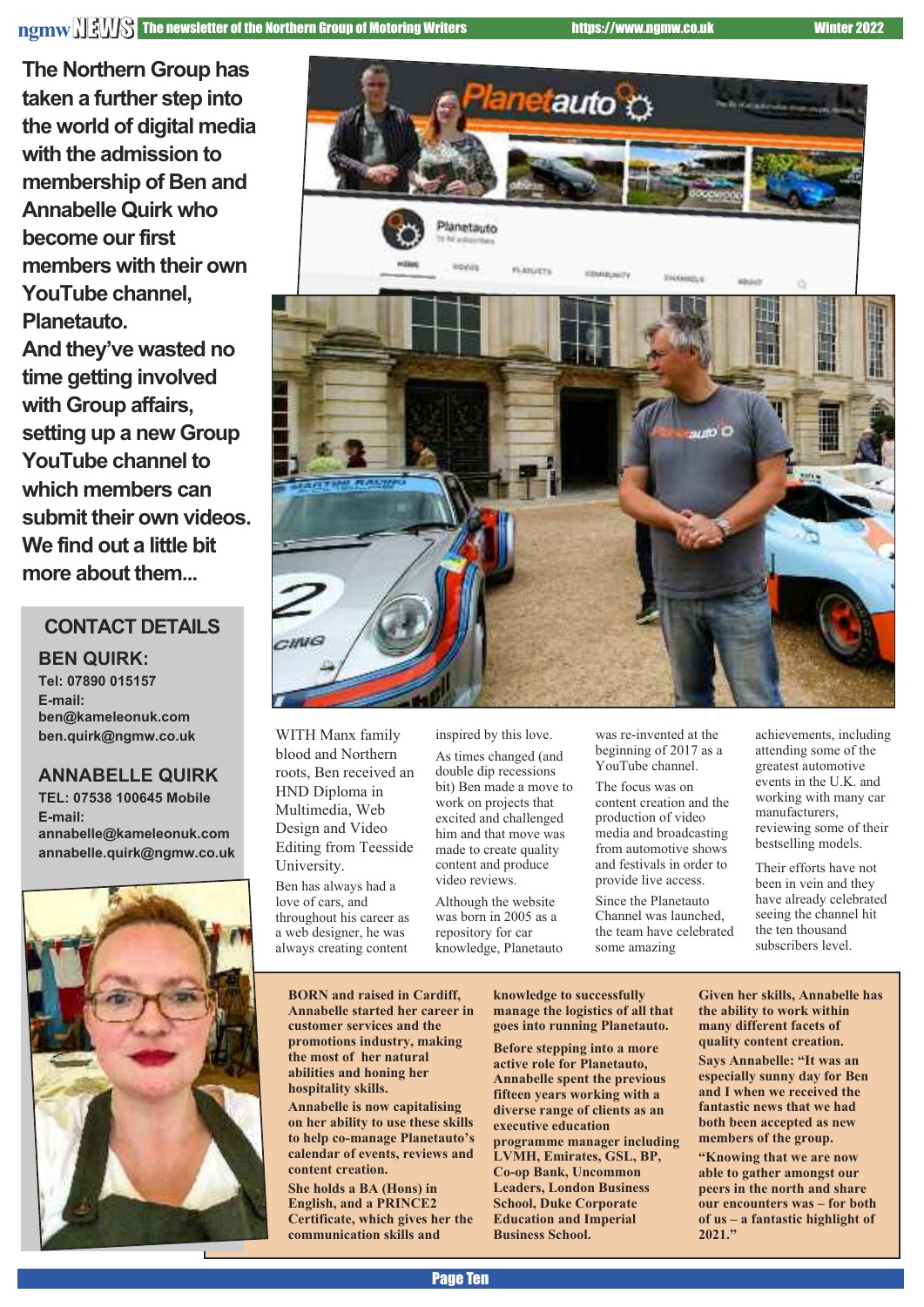**are being staged on our patch and we'd love to welcome more...**

### **FREDERIC MANBY extols the virtues of some of the north's best launch locations.**

AS Robert Zimmerman wrote 60 years ago, times are a changing. The point being that the upheavals in culture which Bob Dylan sang about have been echoed by the joint attritions of Covid disease and the drip, drip, drop plummet in car sales and PR budgets for events.

In the past year, despite the set backs, many launches have been held in NGMW territory. The area covered by the Group is huge, roughly from Carlisle to Newcastle in the north, and east from Chester in the south.

It remains one of the country's major regions for car sales and population and commerce. Nothing much comes near it, certainly not in Wales or Scotland or the South West or all Ireland.

What it also offers is a unique map of roads, from the seemingly endless high country in Cumbria and Northumberland and the North York Moors to the dales and valleys which connect with them.

Some press offices recognise that these driving routes with low traffic density help us to find out about handling and, yes, driving enjoyment in a way not possible on an event in the Thames Valley where you can never get going from one speed limit to the next.

### **f** The north remains<br>
one of the country's<br>
major regions with **one of the country's major regions with a unique map of roads** ,<br>"

At the rather exclusive end, Porsche GB uses Headlam Hall near Darlington for national events. It is handy for the A1 motorway and you are soon motoring, whether south west towards Richmond and Swaledale, or north through County Durham to the border with bonny Scotland and who knows what happens beyond. This secluded country house hotel and spa dates from the 17th century and, like many which follow in this review, it is family owned.

Mazda is a generous supporter of regional groups and a favourite HQ is Bowcliffe Hall, within a mile of the A1M near Wetherby.

It was once home to the boss of the Blackburn aircraft company and, for several years, has been owned and developed by Jonathan Turner, wealthy from oil retailing (eg Gulf) and fortunately placed to be a collector of the finest



meeting and eating wing - almost literally. Its inspiration was the profile of a plane wing. It's a long story.

You'll have to find a bed elsewhere and we are not far away from Thorpe Park hotel, longtime venue for NGMW events in the days before accountants wanted to see the bar bills. It still makes a good launch spot. The buffet lacks the silver service lunches up the road but is quick and there is a large secure car park.

A few miles north of Bowcliffe is Wood Hall, used for many launches and NGMW events. For the last two years it has hosted our BBQ night when we host PRs who run desks at the SMMT northern driving day at Wetherby racecourse.

As I write, Suzuki has just announced an event at Carden Park, near Chester.

While Cheshire's roads lack the gritty realism of Yorkshire they are pretty. Other handsome Cheshire locations are Nunsmere Hall and Rookery Hall.

Liverpool is not far away and the Titanic hotel is in an old, huge red brick dock warehouse. Vauxhall and SEAT have been there. It is an interesting spot but open roads take time to reach.

Kia is another generous supporter of regional press, and longtime sponsor of the NGMW annual meeting. This year's will be at Crathorne Hall, near Yarm in North Yorkshire, for more of those great northern roads.

In 2021 they chose the Coniston Hall Hotel near Skipton, which is smack on the road to the western Yorkshire Dales and Lakeland and handy for the Trough of Bowland, a hidden gem, as they say. The hall is another family concern, hunting folk from way back, and owners of the Boundary Mill retail outlets. It has an off-road Land Rover Experience course and superb facilities.

Unusually, there's also a Land Rover Experience centre not far away at Broughton Hall: take your pick. Broughton Hall is also a car launch centre -





#### r **Broughton Hall hosts a Land Rover Experience Centre and is a busy film location.**

Lamborghini have been there - and has been the Tempest family seat since 1097. Beat that.

Sleepy? you can rent the hall or a cottage in the grounds. It is a busy film location, most recently for Gentleman Jack and All Creatures Great and Small.

And finally, two newcomers came to see us. Ineos launched its Grenadier at Duncombe Park, Helmsley, on its world tour. Chauffeured rides were better than nothing and the story of this modern tribute to the battle weary Land Rover Defender was worth covering - and we got a commemorative monogrammed tour T-shirt. A nice touch. Nice, too, to meet up with Veronica Borelli-Painter who was working on the event.

Last launch of the year, and a reminder of times past, was our introduction to Genesis. The location was near Richmond at Middleton Lodge, a family owned Georgian country estate with outstanding cooking. Honda, Volvo and Maserati have been there in previous years.

Simon Branney had done everything he could, taking the entire lodge from lunch to dinner and then B&B. He invited all the group and partners, too, but the weather in early December was foul and horrible and it was soon dark. Yes, it really can be reet grim up north. I had an early bath.

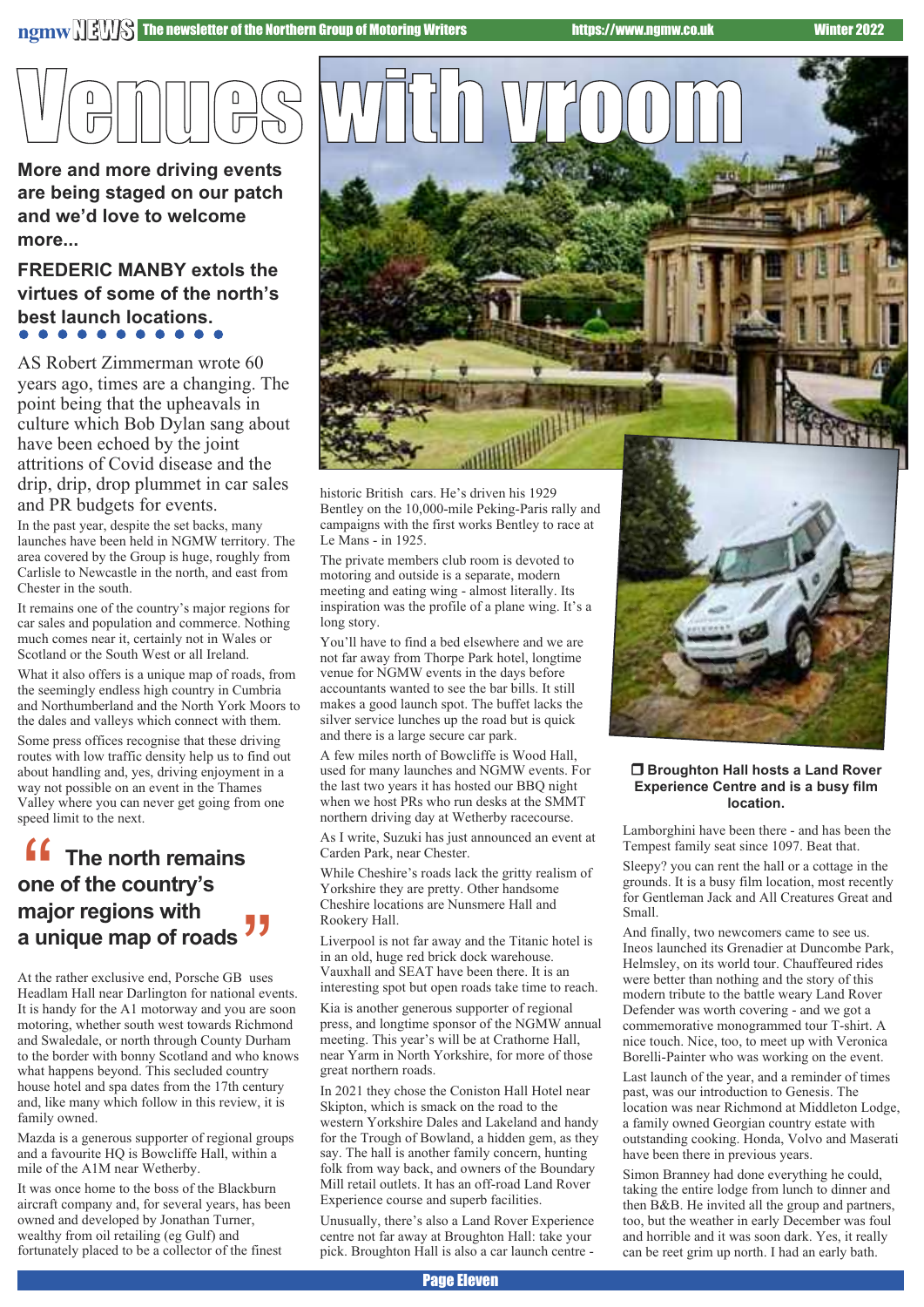Going green in the Dales

I ALWAYS sense trepidation in our current chairman Andy's voice when he tells me he has a 4x4 on loan and I begin arranging a day out green laning. It's not as though I've been known to lead him astray, much.

The other week it just so happened that I had the all-new Subaru Outback, whilst our illustrious leader had the equally new Suzuki S-Cross, so what better way to test their offroad prowess than by traversing the odd green lane around the North Yorkshire Dales.

Our rendezvous point was Lupton, a small linear village on the A65, just a few minutes away from junction 36 on the M6.

Within Lupton there's a short, yet





**It's not just our excellent roads that make the North a great place to launch a car - there's a great network of green lanes waiting to welcome off-road events. DAMIAN TURNER describes a recent off-piste test drive double act with chairman Andy Harris**

#### .........

interesting, green lane that descends quite sharply towards a brook. The last time I was down there I was

in the Jeep Renegade 4xe (4-by-e), and the brook was a raging torrent, so I figured it wasn't worth the risk and turned round.

On our day however, the water level was around a foot and a half, easily manageable in both our cars.

Photos taken, and satisfied of our steeds' wading capabilities, we made our way past Kirby Lonsdale, then left at Ingleton and onto the B6255 towards Hawes and our second green lane.

By now it had turned into a glorious and unseasonably warm morning, with an almost clear blue sky and a very low sun that made taking photos a tad difficult - at least that's my excuse.

Upon reaching High Cam Road, his eminence and I headed down towards Bainbridge.

r **Top: Subaru Outback and Suzuki S-Cross take the high road over the Dales. Left: making bow-waves through the brook near Lupton Right: Pause for a photoopportunity alongside Semerwater**

Offering spectacular views, High Cam Road has a surface of compact gravel with a few limestone steps to negotiate. With decent ground clearance I wasn't concerned about catching the Outback's undercarriage, but our esteemed figurehead had to be a little less nonchalant, and a bit more wary, when it came to wheel placement in the S-Cross.

Arriving unscathed at the bottom, we made our way towards Semerwater, the second largest lake in North Yorkshire, known for water sports, walks and peaceful scenery.

It doesn't matter what your carriage is, you simply can't drive past Semerwater without pulling over onto the shoreline and taking a photo or two - it's the law.

More photos taken, we headed towards our next ancient byway, High Lane. Much like our previous green lane, it's mainly made up of

compact gravel and suitable for most vehicles with all-wheel drive.

There is only one obstacle to be aware of, and that's a deep rain channel that cuts across the lane.

To be fair, in a proper 4x4 it would be deemed insignificant, but in the Outback, and in particular the S-Cross, it was an obstacle that required respect.

Positioning the Outback at a 45º angle, I slowly eased the front, offside wheel into the channel.

Amongst other things, this method limits the damage you can cause to the front bumper of vehicles if you drive straight on.

The Outback cleared it with plenty of room to spare, and next it was our distinguished commander's turn, and taking the same line, the S-Cross proved that it's a capable machine with abilities above its station.

From here on High Lane continues to climb, offering more amazing views across the Dales. After a short plateau we made our way back down to tarmac and our lunch stop at The Buck Inn in Buckden.

Although the three green lanes aren't particularly gnarly, nor damaging, over our fish and mushy pea sandwiches, we both gave the S-Cross a respectful nod of respect.



Page Twelve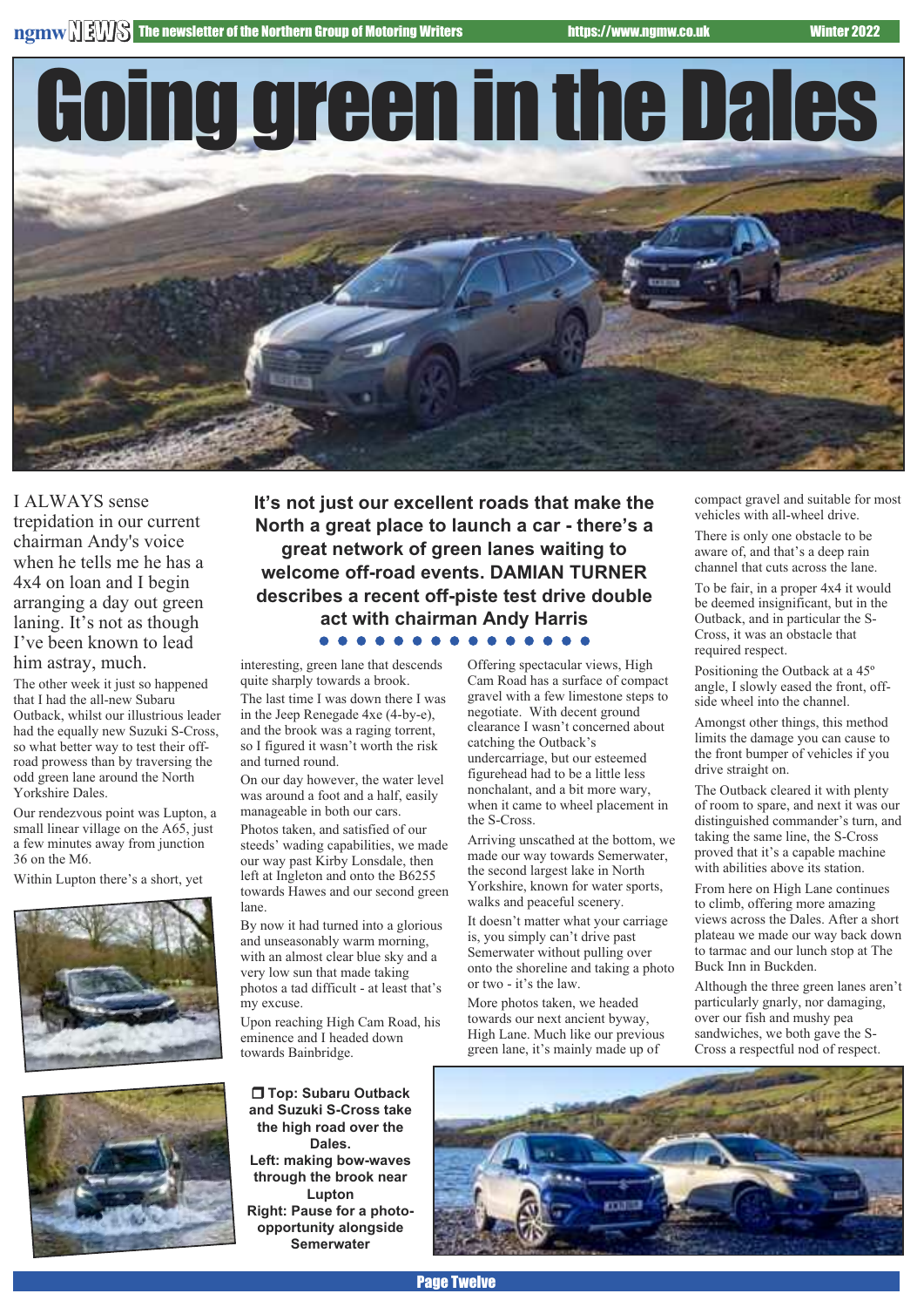

SOME Northern Group members, like their colleagues in other regions of the British Isles, will remember trying out a Green Goddess. That's not the more familiar Bedford fire engine of the type coaxed into service during civil emergencies, but an arguably prettier example of Deity in the care of DS Automobiles and Citroën press fleets.

For the ageing specimen of a motoring legend with more miles under her bonnet than she could ever imagine, it is time for retirement after sixty years on the road.

Carefully prepared for her final escapade before a hopefully long superannuation, the DS, which, in fact is a 1961 British-built ID19, was sent to Paris where she joined company with other historic vehicles wearing the Double Chevron insignia.

The destination was none other than Citroën's famed Conservatoire which is a treasure trove of the most iconic and famous paradigms dating from the firm's establishment in 1919.

The Conservatoire houses prototypes and earliest production models of cars and commercial vehicles built in Citroën's factories throughout Europe and beyond including the Javel works



r **Pride and joy: Malcolm with his DS (above) and (top) the green goddess causes a stir in Paris.**

## **Mon dieux Malcolm,** c'estmagnifique!

**Even the locals did a double take when MALCOLM BOBBITT turned up in Paris in his Britishbuilt Citroën DS. We trace the story of the car that became a star in its own right**

bordering the River Seine, Aulnay to the north of the French Capital, La Jannais at Rennes, the Forest plant in Bruxelles and even at Slough which, when it opened in 1926, was the French firm's first overseas factory.

As well as cars, vans, lorries and buses, Citroën's output included the Kegresse-type machines which heralded the company's overland expeditions in the 1920s and 1930s across the

> Sahara Desert, forging routes north to south through darkest Africa and crossing Asia via the Himalayas to reach Peking.

In it's early years, the ID19 wearing the index number 57 EKX was Citroën Cars Limited's own car and was used for publicity purposes as well as being the transport for the Slough factory's chief engineer Ken Smith who did much to set up the DS production facility at Slough ahead of the car's 1955 introduction in France.

After exemplary service it was passed to the motor trade and after a couple of

custodianships was offered for sale at the 1991 Beaulieu Autojumble.

That's where Northern group member Malcolm Bobbitt spotted it and instantly recognised its importance. Within minutes he'd succumbed to its charms and a deal was struck with the vendor. Malcolm kept the car for some twenty years, eventually selling it to a German racing driver, only for it to be offered for sale after a couple of years when it was acquired by Citroën UK.

It was under Malcolm's guardianship that the Sherwood Green Citroën with its daffodil roof was widely used, often making trips between his home in West Cumbria and London as well as longer voyages to all parts of Scotland, France, Belgium, the Netherlands and deeper forays into Europe. A significant journey was to Paris in 2005 as part of the celebrations to mark the DS's 50th anniversary.

It is a car that's been well-featured on screen and in print and been the subject of several television programmes including BBC's *The Car's the Star* and Discovery Channel's *Top Marques* as well as in the pages of numerous motoring publications.

The Slough-built DS and ID differed to their French siblings as they were designed to appeal to British customers who expected lashings of leather and wood in the style of Rovers, Jaguars and even Bentleys.

Daringly different with their hydropneumatic suspension and unique styling, the cars were favoured by the more adventurous motorists who understood just how satisfying these cars were to drive.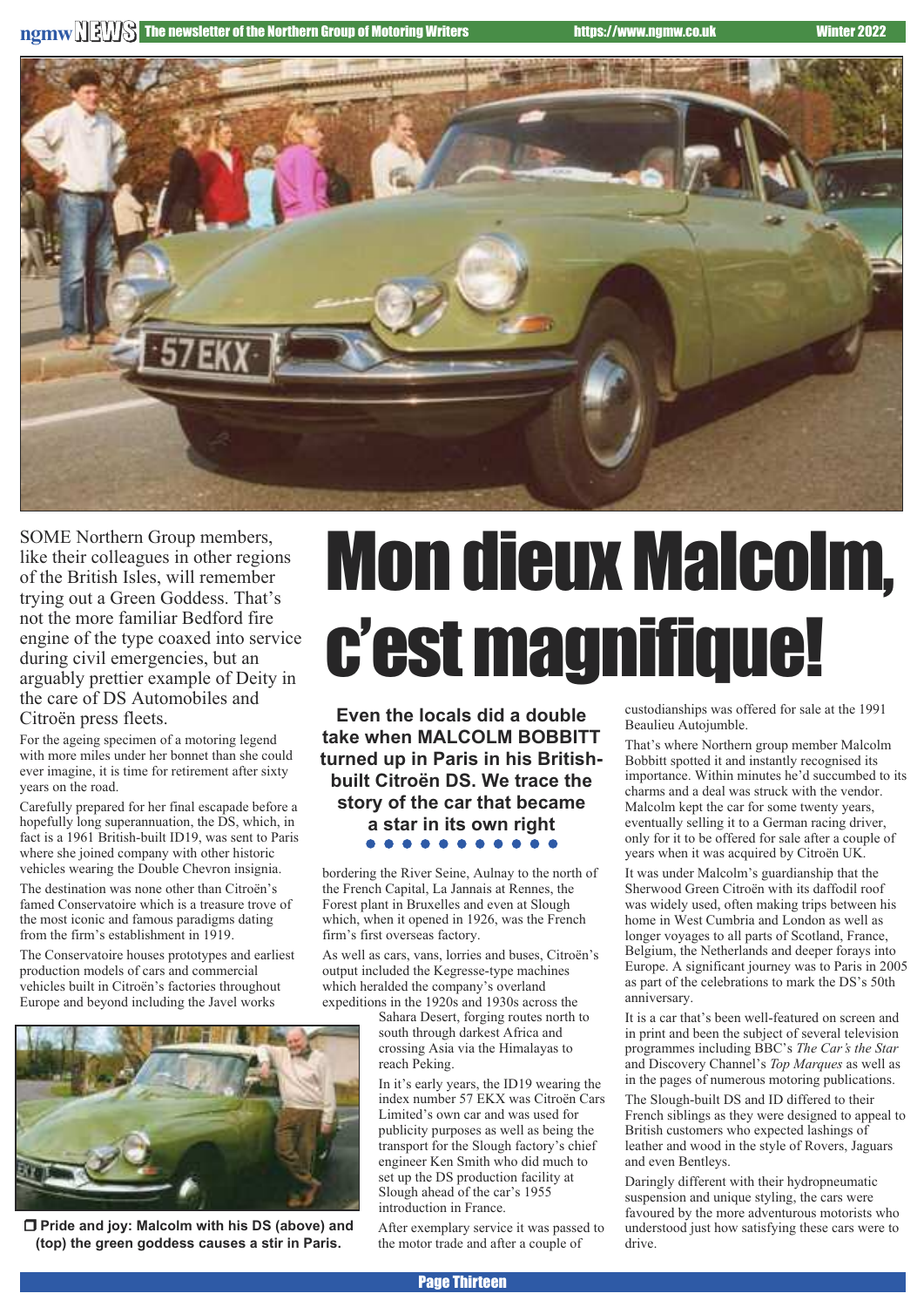# Dan's the man for Ford

LONG-serving Ford PR man **Dan Jones** will be the company's next director of communications and public affairs.

Dan will take up his new role on April 1st when he will become responsible for all of Ford's earned media product and corporate communications activities in the UK and Ireland.

Currently the senior manager for passenger vehicle communications, at Ford of Europe, Dan started his career with the company in 2009.

His past experience includes product and corporate roles in the UK and product launch strategy across Europe and North America.

Says Dan: "I am thrilled to re-join the team where I started my journey at Ford, and feel privileged to unite with some of the most talented and experienced colleagues of any communications team. The opportunity to help narrate the next chapter of Ford's story in the UK doesn't come along very often and I cannot wait to get started."

Dan currently lives in Essex with his wife Alexina, and son Harry. He enjoys cooking, DIY, skiing when he can, and on weekends playing as a midfielder for Chelmsford Hockey Club.

In his new UK and Ireland role, Dan succeeds **John Gardiner** who is retiring from Ford at the end of March after more than 30 years.

John said: "I've had a great time at the Blue Oval, working in different PR and governmental roles in various global locations, and have been proud to have played a small role in helping to tell the Ford story. **Motor Industry News with Alan Domville**  $\bullet\bullet\bullet\bullet$ 





r **Top brass: Dan Jones will cop Ford's top PR job when John Gardiner (left, above) retires while Olivia Ross-Wilson is Volvo's new head of communications.**

"I'm delighted Dan is taking on the mantle in the UK and Ireland as he has a great reputation with the media and a wonderful team to support him."

There's another top appointment at Volvo where **Olivia Ross-Wilson** is the new head of communications having taken up her new post in December,

Her appointment continues her Scandinavian links for, prior to taking up her new position with the Swedish automotive brand, Olivia had led the communications team within the Ingka Group, the largest of the franchisees that operate IKEA stores - since 2016.

She has 20 years' experience in media and public relations working

in London and New York with premium brands including Marks and Spencer and Delta Airlines and also the Clinton Foundation.

New public relations lead at Volvo is **Tom Lynch**, formerly of Volkswagen, Honda and the Goodwood estate.

Tom has taken over the reins from interim lead **Ian Tonkin** who has been appointed the external communications strategist with the company's Volvo Europe, Middle East and Africa team.

Media relations executive **Georgia Watt** has departed to a PR agency.

Renault's new head of press and public relations is **Rachel Goodwin** who has extensive experience of motor industry media affairs having worked as a press officer with Hyundai and an accounts executive with a specialist automotive agency before moving to Mercedes-Benz, initially as a press officer and then senior PO.

At Mercedes **Olivia Frankel** has been appointed press specialist with responsibility for technology media. She joined the company in 2018 as an intern and has latterly been working with the marketing team.

After leading MG's PR strategy and events organisation for the past few months, **Linda Robinson** is now a colleague experience and events manager with Sky Television. Linda has also worked with Nissan and Renault.

**Mark Griffiths** has joined Hyundai as their corporate PR manager. Previously, Mark was communications insight manager

with Honda Europe. He worked for several motoring titles before moving into PR, initially taking charge of Continental Tyres' press office.

Audi have welcomed back **Jo Catchpole** to their press office team following her maternity leave. She now works on a job-share basis with **Kate Dixon**.

**Natalie Southerden**, who has covered for Jo during the past year, has moved to Skoda as their team's median relations manager.

**Tamara Better** is Nissan's new product communications section manager. She's been with the company since 2016 working in marketing and aftersales.

Isuzu have appointed **Brian Wheeler** as product and PR manager. Brian has been involved with the motor industry for more than 20 years, much of that time with Mitsubishi, most recently as product planner, press officer and PR and social media executive.

Also new at Isuzu is **Alexander Taylor** who has been appointed events and PR executive, assisting with press activity and media relations.

> **More Motor Industry News on Page 15**



r **Former Mitsubishi man Brian Wheeler is now product and PR manager at Isuzu.**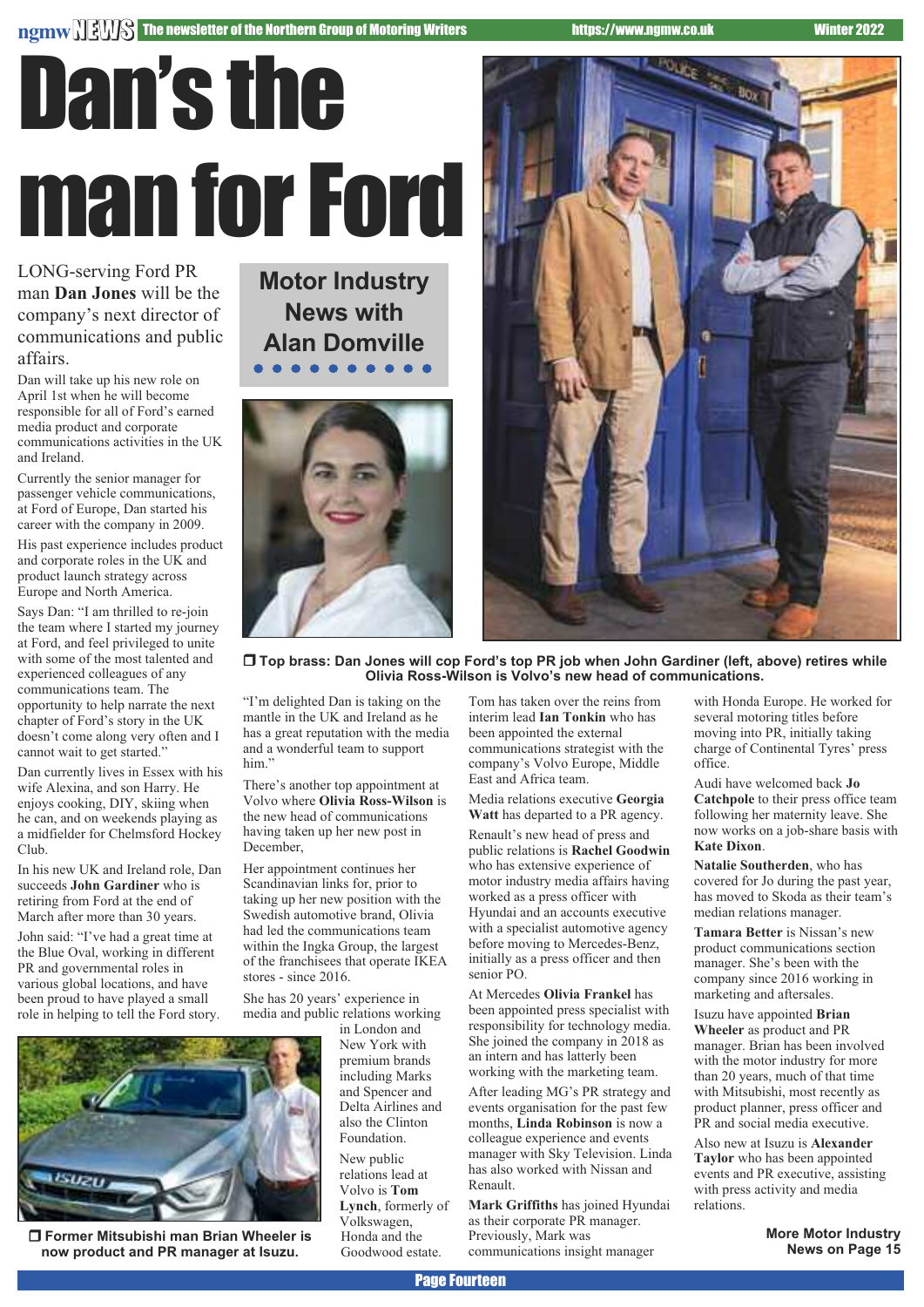Heart's in

### **News in Brief**

**STELLANTIS senior vice president Alison Jones has been appointed the 82nd president of the SMMT, a post she is serving for a year.**

**Formerly group managing director for Peugeot, Citroen and DS in the United Kingdom, Alison has also held senior roles within the Volkswagen Group.**

. . . . . . . . . .

**GUILLAUME Sicard is the new managing director at Renault UK, succeeding Vincent Tourette. Previously, Guillaume was working in a senior role with the company in China and, before that, in India. He has also served as president of Nissan India.**

**BARBARA Purnell, widow of former Group member Eric, died last year and it fell to Eric's son Rick Bowers to sort out the couple's home in Wales.**

**He came across the two figurines that were specially created by Margaret Coning to mark the 10th and 21st anniversaries of our Group. He decided to write to us to warn us that they had been put up for auction on ebay in case any member wished to acquire them.**

**Eric, Radio Manchester's motoring man, died in 2011 and Barbara was his third wife.**

### *<u><u>AAAAAAAAAA</u></u>***</u>**

**TONY Dron, who was editor of Thoroughbred and Classic Cars from 1983 to 1992 and more recetly freelanced with the Daily Telegraph, has died at the age of 75. Tony competed as a professional racing driver from 1968 to 2011.**

. . . . . . . . . . . .

**ROGER Anthony, well known to members through his membership initially of the Welsh and Midland groups has died at the age of 69. Roger was motoring editor for the Oswestry and Border Counties Advertiser and Whitchurch Herald where he was also a sub editor and designer for more than 30 years.**

**More Motor Industry News with Alan Domville**

THE Hyundai Group have appointed **Andrew Roberts** as vice president to lead their global PR operations for both the Hyundai and Kia marques from their base in Seoul.

Previously, Andrew had led communications at Bentley, Mercedes-Benz and Land Rover and latterly he was with Influence Associates as their chief operating officer. He has 25 years' experience within the motor industry.

At Jaguar Land Rover **Lindsey Dipple** has been promoted to a new role, taking on responsibility for the management of multiple fleets across their UK business. She continues to service press fleet logistics regarding delivery and collection but our



Michelin have appointed **Conor Twomey** as their communications director for the UK and Ireland. Conor has been involved with journalism and PR for more than 20 years and has previously worked with Jaguar, Fiat, Alfa Romeo and

There have been a number of

added DS to her remit.

the latter 10 years ago.

Abarth and Jeep.

Group's Alfa Romeo, DS and Fiat PR

**Kris Cholmondeley**, head of PR for the DS Automobiles brand, has added the Alfa Romeo marque to his responsibilities while **Krystyna Perry**, PR manager with Alfa, has

In the Fiat press department **Kate Oyler** is the new head of PR for the marque along with Fiat Professional,

Kate was previously head of brand communications for Citroen, DS, Peugeot and Vauxhall, having joined

Working with Kate is PR manager **Chloe Yemm** who first joined the former FCA Group in 2019.

Mitsubishi.

operations.

requests for test cars are now being managed by relevant brand officers: **Charmaine Lewis** for Jaguar and **Mark Griffin** for Land Rover.



Page Fifteen

appointments affecting the Stellantis